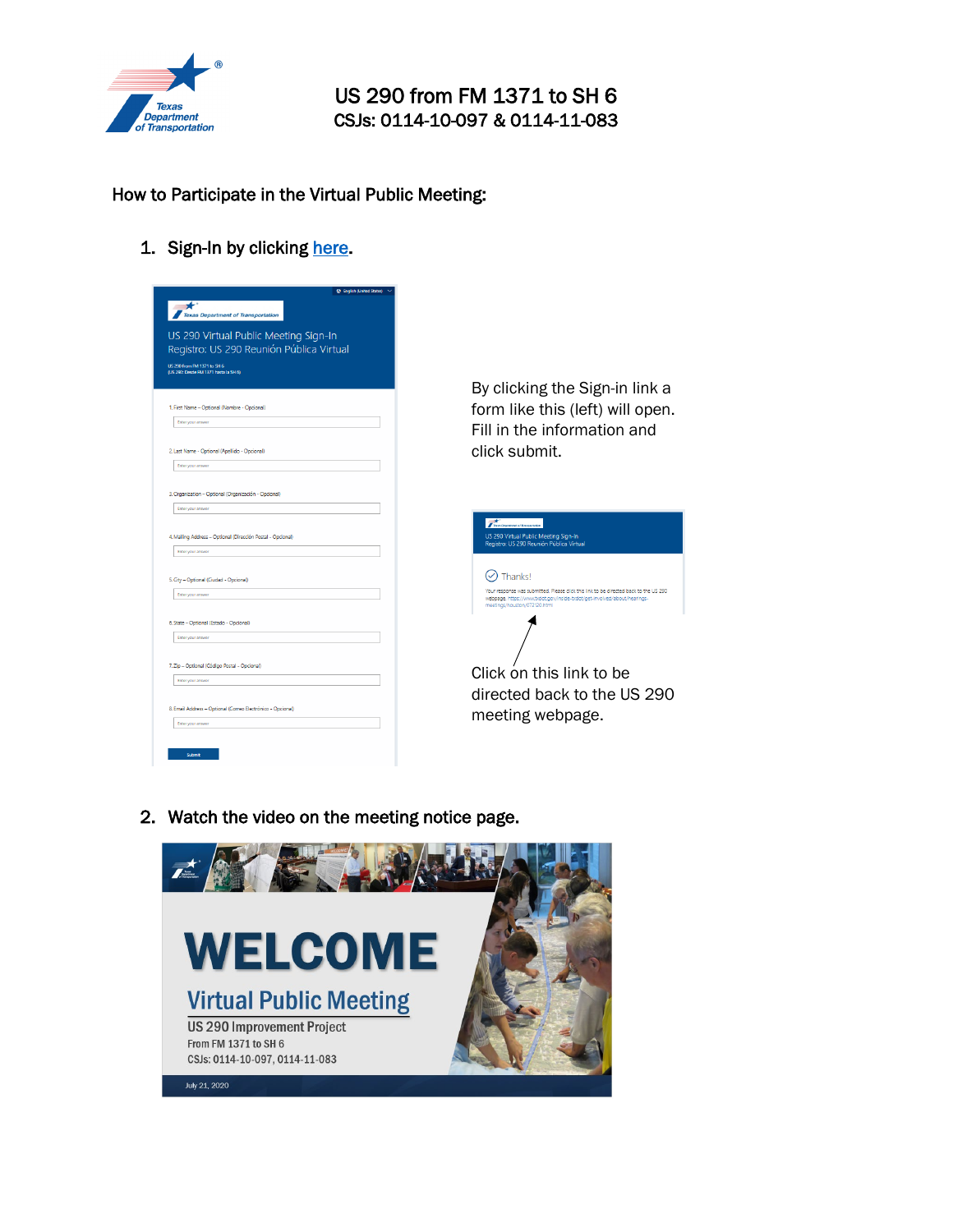3. Review downloads on meeting notice page.



- 4. Submit your comments choose one of the following:
	- Fill in the online [comment form](https://forms.office.com/Pages/ResponsePage.aspx?id=Its-90vQnUSNC9tFVVoPXbq8zTdcx7dPou7IqI-H1XNUQkhBTjJQQlkzQzNGTjZPRFpaMUpVT1RZQi4u) and click submit at the bottom

By clicking the comment form link a form like this (below) will open. Fill in the information and click submit.

|                                                                                                                                                                                                                             | I do business with 1sDOT. (Hago respocias con 1sDOT.)                                                                                                                                             |
|-----------------------------------------------------------------------------------------------------------------------------------------------------------------------------------------------------------------------------|---------------------------------------------------------------------------------------------------------------------------------------------------------------------------------------------------|
| <sup>6</sup> English (United                                                                                                                                                                                                | I could benefit monetarily from the project or other item about which I am<br>commerting. (Podria beneficiarme económicamante con este proyecto o otro asunto<br>del cual estay comentando        |
| <b>Texas Department of Transportation</b>                                                                                                                                                                                   | 6. Choose option below                                                                                                                                                                            |
| FM 290 Virtual Public Meeting Comment Form                                                                                                                                                                                  | O I support the proposed project. (appyo al proyecto)                                                                                                                                             |
| FM 290 Forma De Comentarios                                                                                                                                                                                                 | O I do not support the proposed project. (No apoyo el proyecto)                                                                                                                                   |
| US 290 from FM 1371 to SH 6<br>(US 290: Deade FM 1371 hasta la SH 6)                                                                                                                                                        | 7. How did you hear about the event tonight? {¿Como pyo del evento esta noche?}                                                                                                                   |
|                                                                                                                                                                                                                             | Newspaper(Periodico)                                                                                                                                                                              |
|                                                                                                                                                                                                                             |                                                                                                                                                                                                   |
| 1. Comments - limit 4000 characters (Comentarios - limite 4000 caracteres):                                                                                                                                                 | Messaging Sign (Anuncio)                                                                                                                                                                          |
| Enter your annwer                                                                                                                                                                                                           | Television (TV)                                                                                                                                                                                   |
|                                                                                                                                                                                                                             | Neighbor(Vecino)                                                                                                                                                                                  |
|                                                                                                                                                                                                                             | Letter (Por carbs)                                                                                                                                                                                |
| 2. Name - Optional (Nombre - Opcional)                                                                                                                                                                                      | Social media (Turtter/Facebook) (Medio Social)                                                                                                                                                    |
| Enter your annwer                                                                                                                                                                                                           | □<br>Other                                                                                                                                                                                        |
|                                                                                                                                                                                                                             |                                                                                                                                                                                                   |
| 3.1 am an Elected Official. (Say Funcionario/a electo)                                                                                                                                                                      | Submit                                                                                                                                                                                            |
| O Elected Official (Funcionario/a electo)                                                                                                                                                                                   |                                                                                                                                                                                                   |
|                                                                                                                                                                                                                             |                                                                                                                                                                                                   |
| 4. If you would like to receive future notifications about this project, please print your address<br>below. (Si desea recibir notificaciones futuras acerca del proyect, favor de poner su<br>dirección an el formulario.) | Thus Downton's Tangeridor                                                                                                                                                                         |
| Enter your annwer                                                                                                                                                                                                           | FM 290 Virtual Public Meeting Comment Form<br>FM 290 Forma De Comentarios                                                                                                                         |
|                                                                                                                                                                                                                             |                                                                                                                                                                                                   |
|                                                                                                                                                                                                                             | Thanks!                                                                                                                                                                                           |
|                                                                                                                                                                                                                             | Your response was submitted. Please click this link to be directed back to the US 290<br>webpage. https://www.txdot.gov/inside-txdot/get-involved/about/hearings-<br>meetings/houston/072120.html |
|                                                                                                                                                                                                                             |                                                                                                                                                                                                   |

Click on this link to be directed back to the US 290 meeting webpage.

5. Per fexes framportation Code, 6201.811(a)(5): check each of the following boxes that apply to you: (Per Codigo de Interpretación de Texas, 6201.811(a)(5): mercar siguientes casillas que le correspondant)

1 am employed by 1xDCF. (Soy empleads de 1xDCF